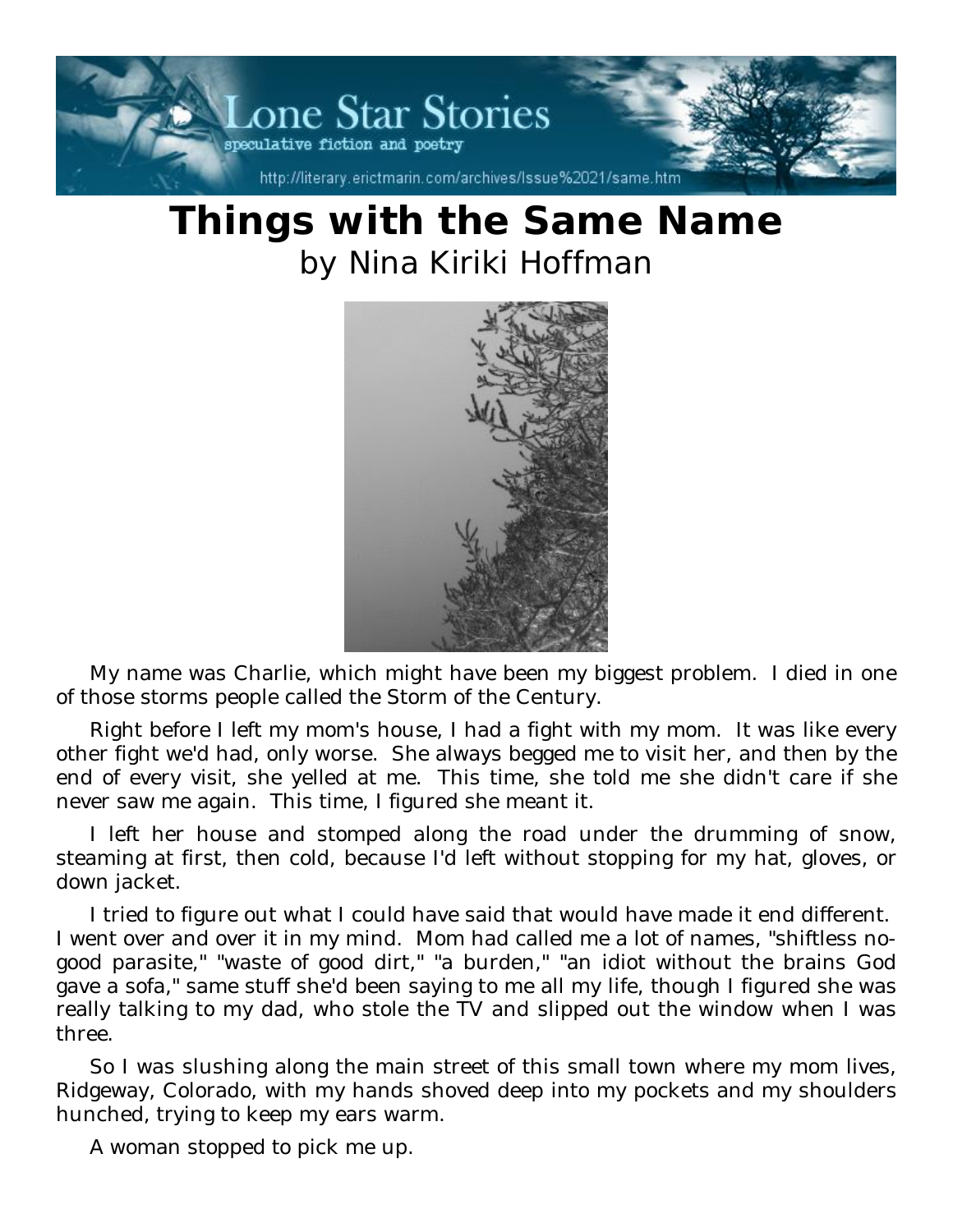If I'd been thinking, I would have wanted to go home to my one-room apartment in Ewell. But I was still steaming and not thinking. I didn't care where I went.

I liked the way the woman looked—she was upwards of forty, at least twice my age, but she had nice eyes, dark blue in the dome light of her Chevy Nova, sad eyes though. Her hair did a Doris Day flip thing I had only seen in movies, and it was the same color of white as Doris's, not old white, but just a little tan around the edges, like pulled taffy. She had kiss-me lipstick on, dark red.

I knew women put out these signals that don't mean exactly what you think they would. You think it means Kiss Me and she thinks it means I Look Nice.

She was dressed warm because of the weather, but she didn't look too big or too small inside all those clothes, more just right.

We drove for a while without saying anything. We got way out of town and up into the mountains. We were going north, which was not a direction I usually went when I left Ridgeway.

The car was warm, the seat was comfortable, the windshield wipers were plowing the snow off the window in powerful strokes, and the sandy patter of the flakes falling into the plowed sweeps of windshield made me sleepy. If I was sleepy without even having to concentrate on the view, I figured the woman would be even sleepier trying to look past all those snowflakes, so I talked to help keep her awake.

What I really wanted to do was tell her about my fight with Mom, ask her if she thought Mom was right, but we don't ever air our dirty linen in public in my family, so I asked her questions instead.

Maybe the woman was like my sister Sarah, looked at me and saw Boy, Man, whatever, and thought of some Boy or Man she hated. All I did was ask her if she was married, and what kind of man her husband was. What did he do? Did she like her in-laws? Did they have kids?

Guess she didn't want to talk about it.

She asked me a question too. What was my name?

"Charlie," I said.

She stopped the car and told me to get out.

"But—" I looked at all the snow bucketing down out of the sky. I couldn't remember the last house or driveway we had passed. All I could see was a smothering of snow and the dim dark shapes of trees beside the road.

"Get out. Just get out," she said, and she didn't sound anything like Doris Day. Her voice was low and angry, the way Mom's had been right before I left the house. "Get out of my car."

I got out of the car, and she drove off, snow spinning out from under her rear tires, car slipping on the road, straightening, zooming off, following its headlights and leaving pale snowy darkness behind.

I knew there was nothing the direction we had been coming from—I'd been in her car a couple hours' worth of slip-and-slide snowblanket nothing already—so I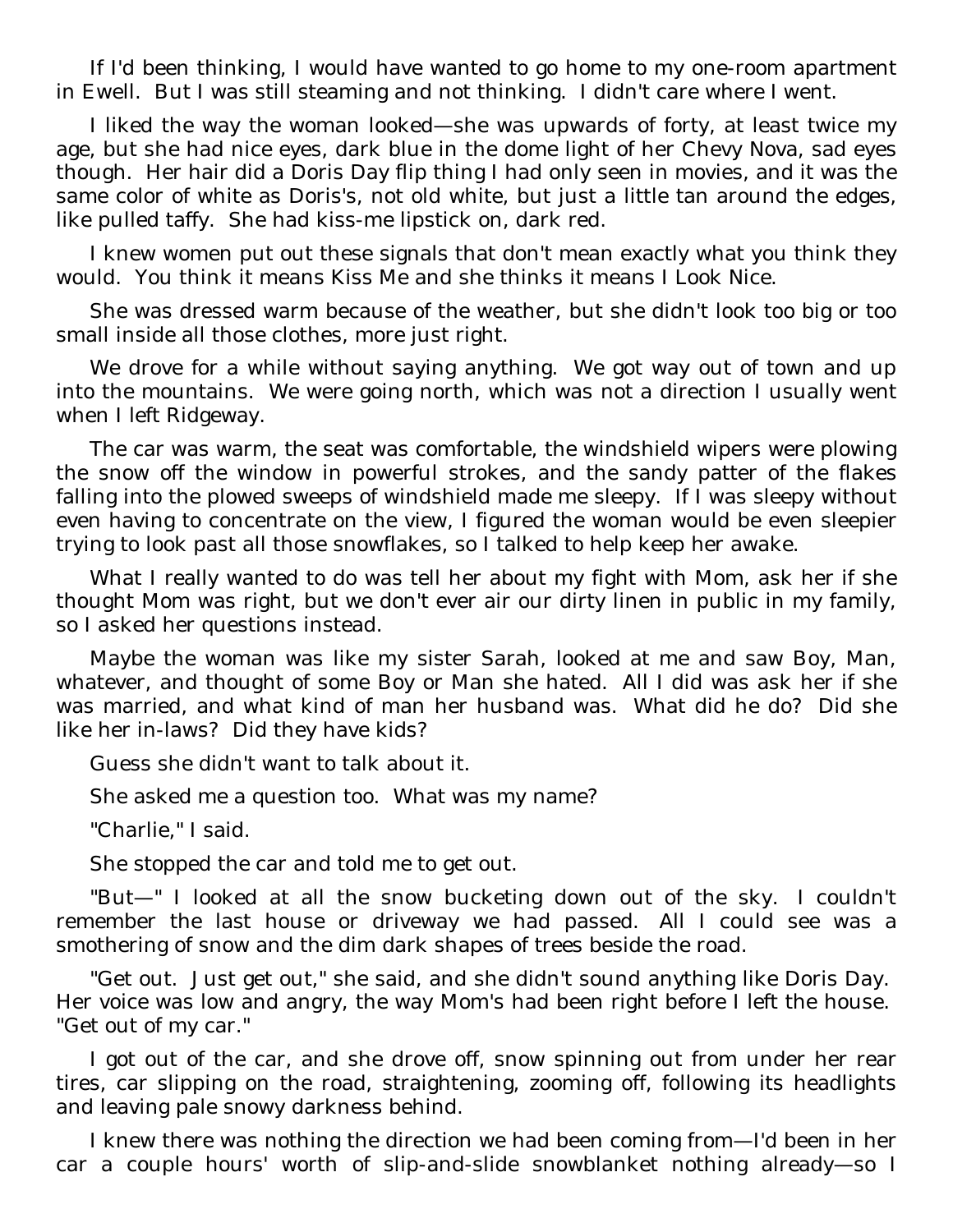walked on the way we had been heading, and found a lot more nothing. Okay, there was snow, trees, and snowy road. That was it.

I trudged until the snow sneaked into my shirt and soaked my socks and froze again, till snow mixed with my hair and froze into a hat. I trudged until I couldn't feel my fingers or my toes, and my face felt frozen hard.

I walked a lot, but I couldn't tell how far because everything looked the same. I walked until I was too tired and cold to do anything but sit down. Then I sat. Then I couldn't get up again. Kept thinking I should stand, but couldn't get up the gumption.

Finally I lay down on the snow beside the road. By that point I couldn't feel much of anything. It was like going to sleep, only colder.

When I woke up, the snow had made a blanket over me, covering my face, even. I sat up. Suddenly I was looking at that snowy sky above, but there was no feel or sound of snow moving off me. I looked down and saw that everything of me from the waist down was still under the snow.

I leaned to the side. Didn't disturb the snow at all.

This puzzled me for a minute. Then I went into complete and total panic, jumpy as a cat on a griddle.

I leapt to my feet.

I was standing on top of fresh snow without making a dent.

Beneath me, stretched full-length, was a me-sized lump in the snow.

My body, and I wasn't in it anymore.

I must be dead.

I must be—no!

No. That couldn't be it. Dead? Dead? Maybe I was dreaming? I —

A snow plow came along and gave the body a better burial. The snow it piled went right through me, till I was standing there, up to my neck in snow, or the snow was up to my neck in me, and I couldn't even feel it.

This was dead?

My mind spun around with nothing to stop it.

Eventually I slowed down and tried to puzzle it out.

At least I didn't feel the cold anymore. I wasn't hungry or thirsty or tired. I couldn't figure out how I felt.

I was on a mountain pass road, in the middle of a very snowy night, in a big high snowbank the snowplow had pushed over on top of what was left of my body. I couldn't see my breath. I could barely see myself.

Was I supposed to do something? Was that why I was dead but still here?

I walked out into the road and looked down at myself. I looked like me.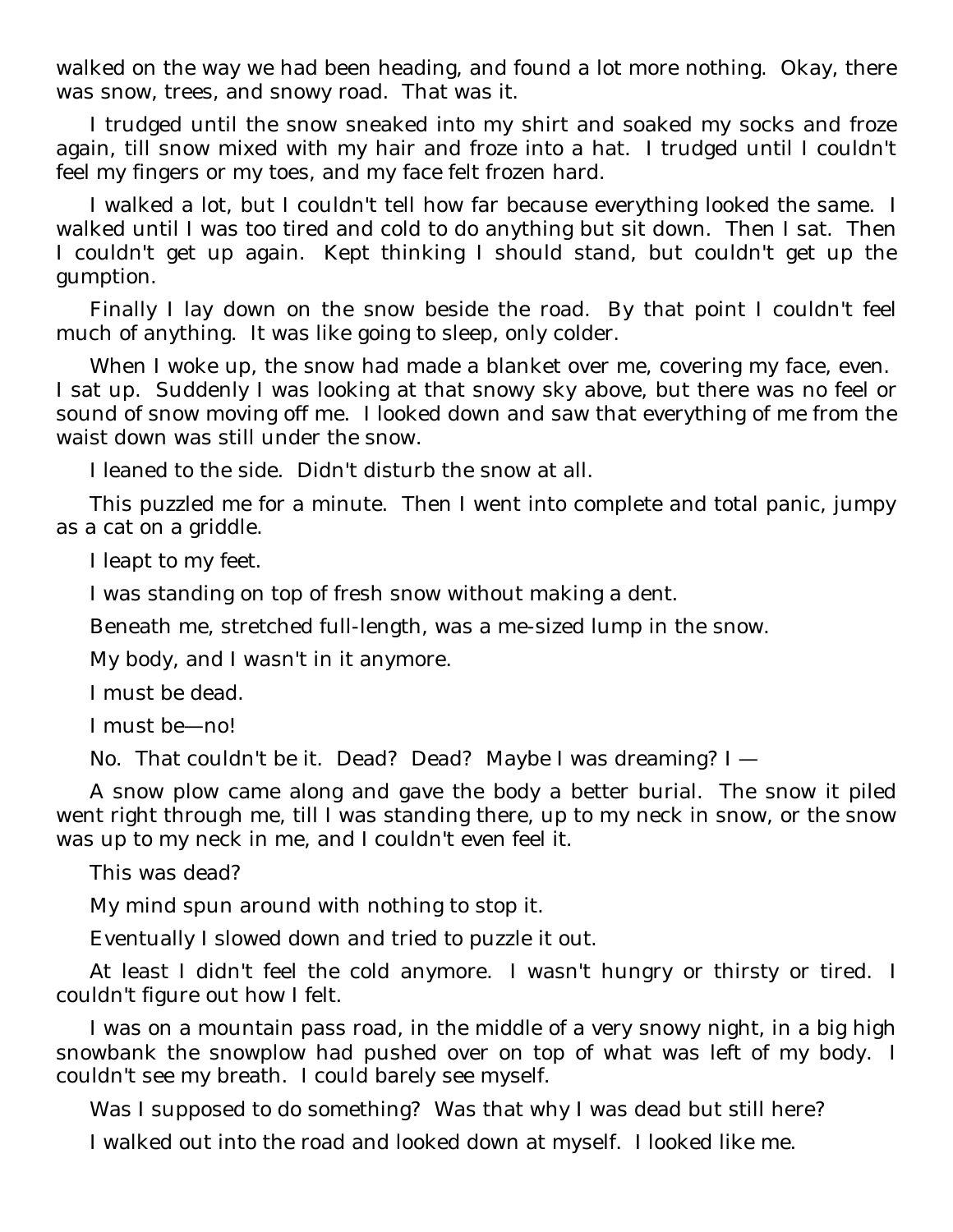Snowflakes hissed and sizzled down thick and right through me. I waited through some long patches of quiet. Two cars drove past, didn't slow. I wouldn't have known what to say if they *had* stopped.

What a stupid time to walk out of Mom's. If I had thought, if I had waited, if I had packed, I could have used the return part of my bus ticket and gone back to my apartment in Ewell. I could have been warm and safe instead of dead.

Then again, how could Mom hurt me now? I thought about drifting back to Mom's house. Maybe I could scare her now. Even if I couldn't scare her, at least she was more entertaining than trees. She would watch TV, and I could watch it too. She even liked some of the shows I liked.

I walked toward Ridgeway and Mom. Presently I started to feel drifty. When I looked down at myself, I saw less of me. My hands were almost gone, and my legs below the knees. I walked some more, saw the me fade.

Why was I here, if I was just going to fade out?

I turned and headed back up the mountain.

When I looked, I saw my knees had returned, and then my calves, my ankles. Finally my shoes showed up at the ends of my legs, right where they belonged. The closer I got to where I had left my body, the more of me was there.

Was I tethered to the body, which I wasn't even using anymore? It was stupid. But I wasn't ready to evaporate yet, so I walked until I got as much of me back as I could.

I wasn't sure where I'd come from. It wasn't like I had left footprints. Even if I found myself, I wasn't sure what to do. Nobody was going to find my ex-self buried under all that snow.

Might as well try to find my body anyway. If I was a ghost, I could go through things—and I already knew they could go through me. I tested it. It was sure enough true. I walked through some snow and a couple trees.

I headed back toward where I thought I had left my mortal remains and dived into the snow bank, and discovered that even though I could go through things, I couldn't *see* through them. After a few inches it was just plain dark under there. I swam around in it trying to see if any of it felt different. Sometimes I'd swim out into air; in the undersnow dark, in the absence of gravity, I couldn't tell which way was up.

I found my body by feel. The feel was that my body sucked at me like a magnet sucks iron filings, this place in the darkness that felt different from everything else around. *Come on home*, it said. *Come back where you belong*.

I lay inside my body for a while. It was as comfortable as I could get in this state where I couldn't feel much of anything. The body held me almost the way it had in life, only there was less work to it. No breathing, no heartbeat, no brain activity, so what was I thinking with? I decided not to think about it.

I tried flickering a finger, twitching a toe, but no response from the body. It was just fooling with me, making me think I was at home inside it. It was sort of like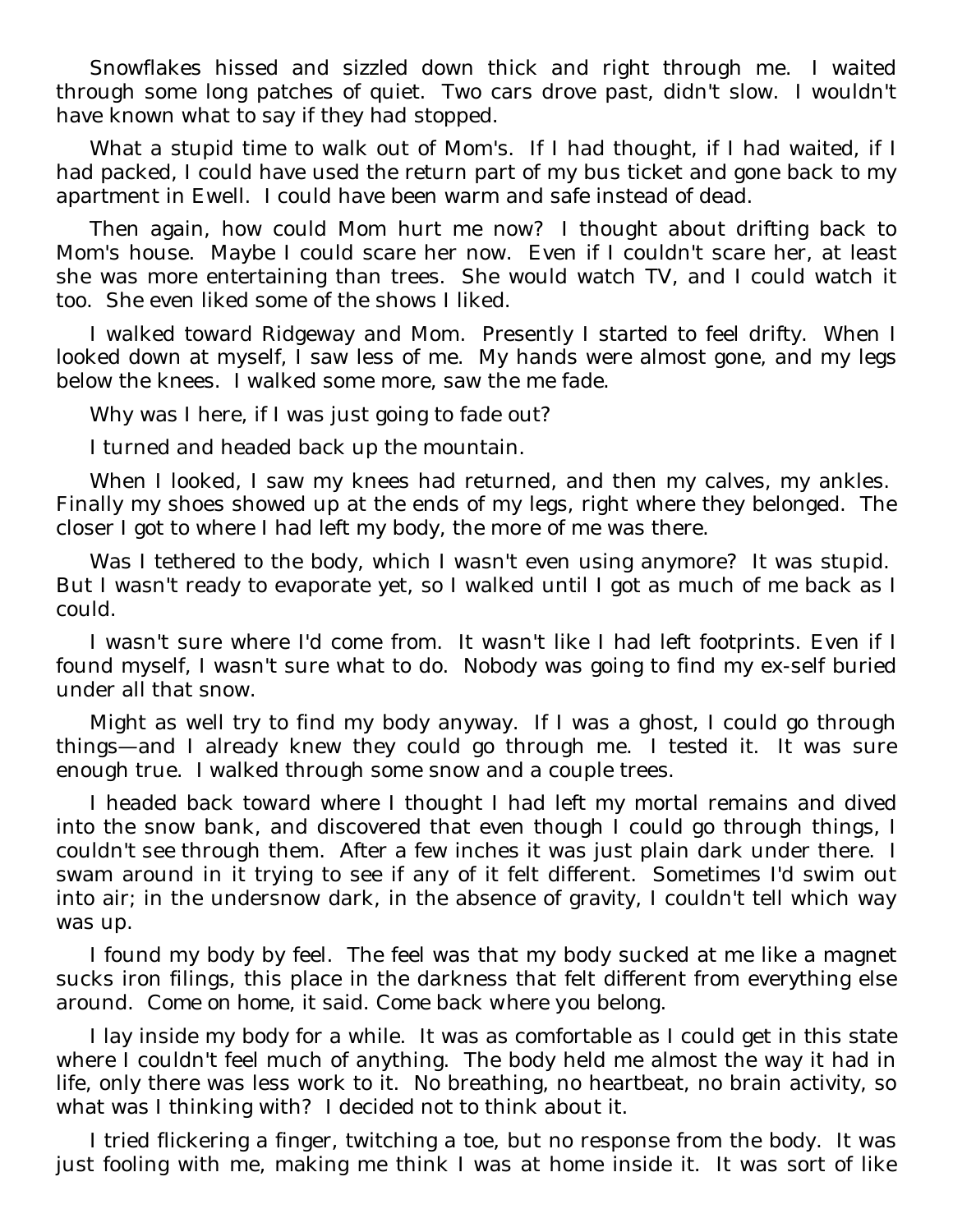Mom. Come stay with me, but the whole time you're here I'll make you feel bad about who you are and what you do.

Presently I climbed out of the body and back onto the road, and just in time, too, because that same blue Nova came back. The snow had let up a little.

"Hey!" I yelled, waving at the driver.

She saw me. She stopped the car and rolled down the window. "Where did you come from? I'm been looking for you all night!"

I glanced up at the sky. Sure enough, it was pinking along one edge after a night of freezing cold and snow.

"I'm sorry I got so mad and told you to get out of the car," she said. "I wasn't thinking. I figured someone else would be along to pick you up, but I got most of the way home and realized only fools were driving in this damned blizzard. I've been back and forth on this stretch of road ten times in the past hour. Everything looks the same! Where were you? It's freezing! Are you all right?"

"I guess," I said. Maybe I shouldn't tell her I was dead. What if she went away again and left me here?

"I'm so relieved. I know it was awful to leave you out here, no matter what you said."

"I don't even know what I said that got you so mad."

"Come on back in the car," she said. "I don't want to let any more heat out." She rolled her window up.

I went around the car and climbed in right through the closed passenger door. I mean, I tried to open the door, but my hand slipped through the handle and I fell into the car. And sat in the seat. Heck, if I could sit in the seat, why couldn't I touch the door? It made no sense. Maybe I could touch stuff if I didn't think about it too hard. Hadn't worked with the door handle, though. I had practically forgotten I was dead by the time I tried it. What a pain in the butt it was to be a ghost.

In the meantime, she noticed. She screamed. She sat there staring at me with her eyes really wide, round as pickling onions.

"What?" I said. Maybe if I talked fast enough she would forget I was strange. I wondered if I could get away from my body in a speeding car without dissolving. This road in the middle of nowhere was one of the most boring places I had ever been. Even if I did dissolve, maybe it was better than staying here. "What? What?"

"But you—but that—but you—what happened?"

"Maybe you're tired. You've been out driving around all night, through a lot of snow," I said. I had never been a very good liar while I was alive. Maybe there were advantages to being dead. "Maybe you fell asleep and had a really short dream."

She swallowed. "Stop it," she said. "Tell me the truth. You never opened the door. What are you? Are you a vampire?"

So I was a lousy liar even after death. "Naw. I'm dead."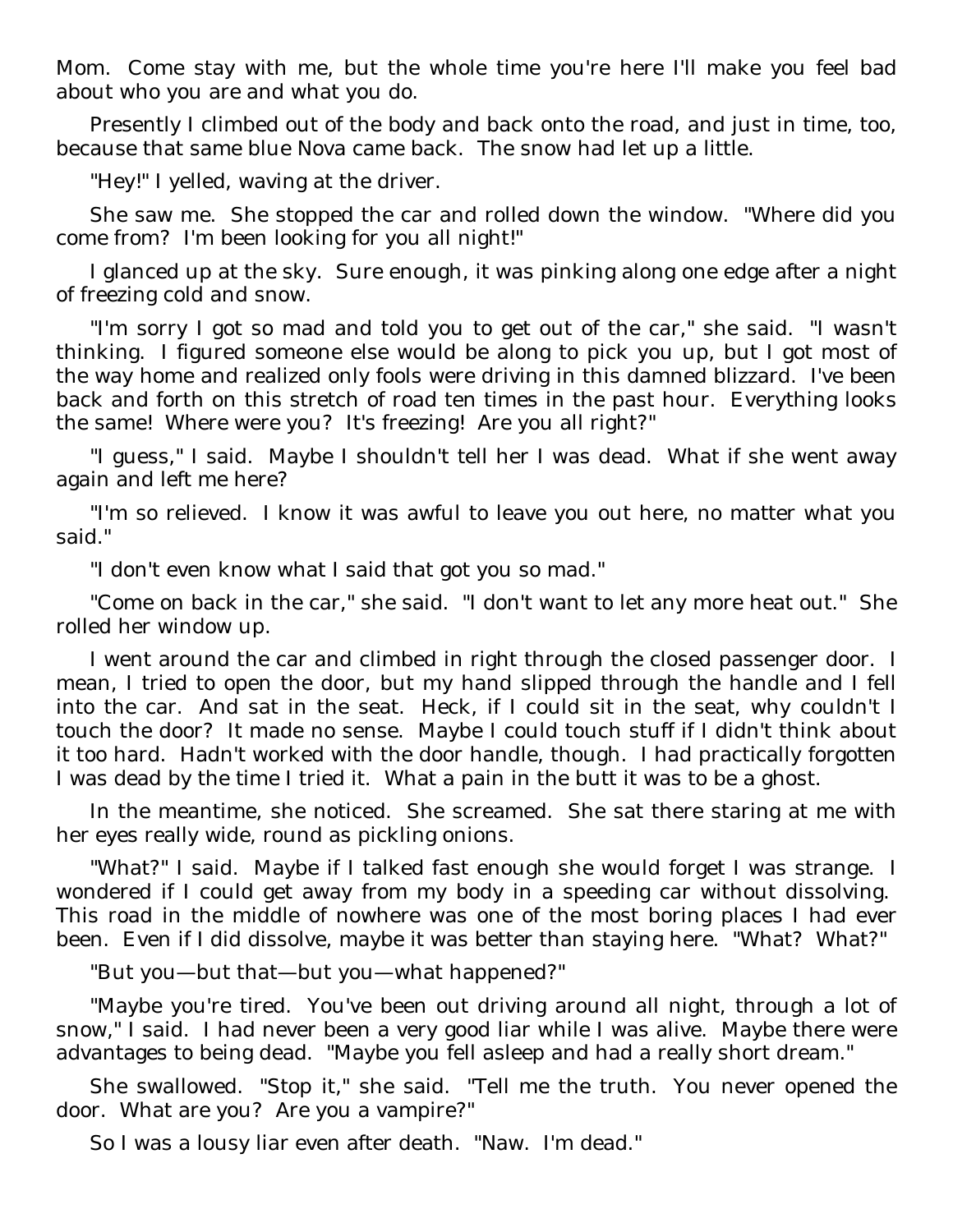"Oh my god! Oh my god! How did it happen?"

"I lay down in the snow."

"Oh my god," she said a few more times. I wondered if she was ever going to put the car in gear and kick us out of there, whether I would be able to go anywhere with her. "It's my fault!" she said. "It's my fault. I killed you."

I thought about that. I'd been walking through the outskirts of Ridgeway when she picked me up. The fight with Mom had driven all the smarts out of my head, and by the time I came halfway back to my senses I was walking through heavy, blinding snow and feeling too cold to be sensible. No way was I going back to Mom's. I never wanted to see Mom again.

I could have picked someplace warm to go to. Could have gone to the all-night grocery store and offered to help the guys offload groceries. I had about two dollars in my wallet. I could have gone to the Bluebird Café for a six-hour cup of coffee. Could have gone to the bus station, waited for the morning bus back to Ewell. At least I wouldn't have frozen to death.

The woman had picked me up. She had driven me into the wilderness. She had kicked me out of her car.

But it was the cold that killed me.

I didn't know if I should tell her that, though. What if she kicked me out of the car again?

What was it I had said that had made her so mad?

I asked her.

"Your name," she said.

"Charlie?" I said. "*Charlie* made you throw me out of the car on a freezing snowing blizzard night?"

She started crying. She leaned her forehead on the steering wheel and snorted out some sobs, her hands gripping the wheel beside her head. "I am going to Hell," she said after a while of choking and sobbing and tears dripping down into her lap.

"Let's get out of here," I said.

She sat up. She rubbed her eyes. She looked at me, away, at me. She started the car and drove away, and I did not dissolve. I still felt the magnetic attraction of my body, but it faded as we went. Maybe I was sticking around to do something connected to the woman. I could live with that. Or whatever I was doing. I was glad the car seat was pulling me forward and I could rest my feet on the floor.

The snow had stopped. Even though the snow plow had been through here earlier in the night, there was new snow on the road. As the sun rose, everything sparkled.

The woman drove pretty well for someone with no sleep and a ghost in the car. I watched her to see that she stayed awake. Even if she fell asleep and crashed the car, it wouldn't make much difference to me. Maybe that was what I was supposed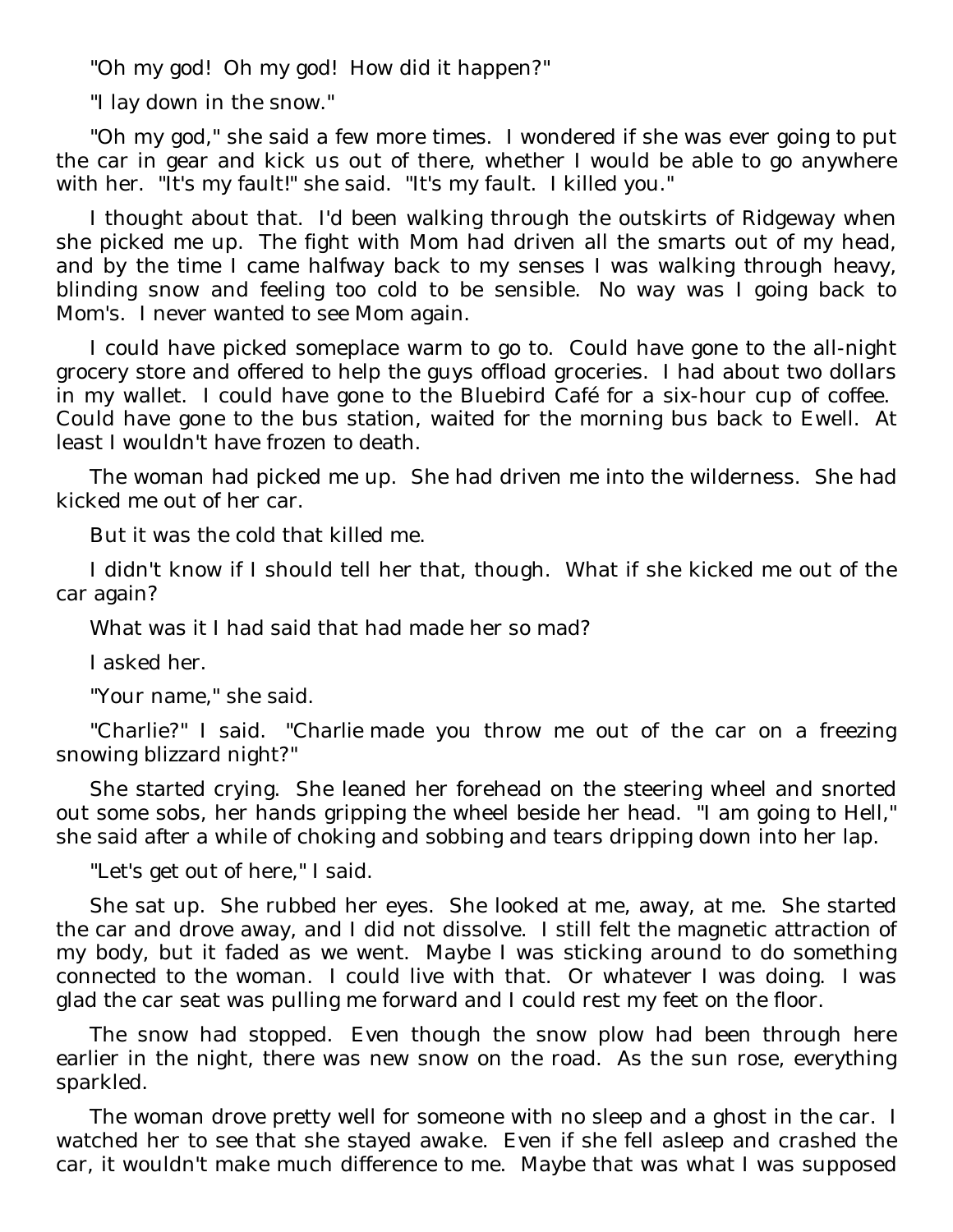to do with my afterlife, kill her somehow. Maybe that was what she wanted me to do; maybe that was why she didn't kick me out of the car.

But I didn't want her to die, no matter how guilty she felt.

"What's your name, anyway?" I asked a while later. We were down in a valley again. Still a lot of snow on the ground and plowed up beside the road.

"Lorna."

She knew somebody else named Charlie, but I had never met anybody named Lorna before. I guessed she could just be whatever Lorna meant. "Where are we going?"

"Home."

Did she want me to live with her, or whatever the verb was that I needed now? I didn't want to ask her. I didn't want to hear an answer that might be "no."

We came to a town. Gold Falls, the sign said. Population 3,451. It was pretty the way everything is pretty after a fresh snowfall, all clean and white in the morning sun. Low buildings, most not above three stories tall, with lights on inside, small framed scenes of warm life in the midst of all this cold, people shopping, secretaries typing, people sitting in a coffeeshop drinking coffee and reading newspapers, a man standing in a kitchen window with steam rising around him, maybe doing dishes or making coffee.

Lorna drove to the other end of town and pulled into a snowed-over driveway behind a little red sports car, also frosted with snow. It was just the kind of car I would have liked, only I figured if I really wanted one I would have known what kind it was. I got confused in my head about this and wondered if being a ghost made you forget things. I had bought a couple of car mags and read up on the kinds of cars I would have bought if I had any money, but it was a dim memory, not sharp like the ones of Mom.

"Charlie," said Lorna. Sounded like she was talking about rotten food.

I looked at her.

She was staring at that car.

"He's home," she said.

So, the other Charlie. Maybe her husband, the one she hadn't wanted to answer questions about.

I said, "Did you expect him not to be?"

"I told him to pack his things and get out before I got back from the medical center in Ridgeway," she said. "I even reserved him a room at the Timbers. Bastard." She sat straight-backed in the driver's seat, her hands gripping the steering wheel, and she stared at the house. It was still morning, barely, according to the dashboard clock.

"We going in?" I asked after a while. She was breathing shallow and fast.

"I never want to see him again."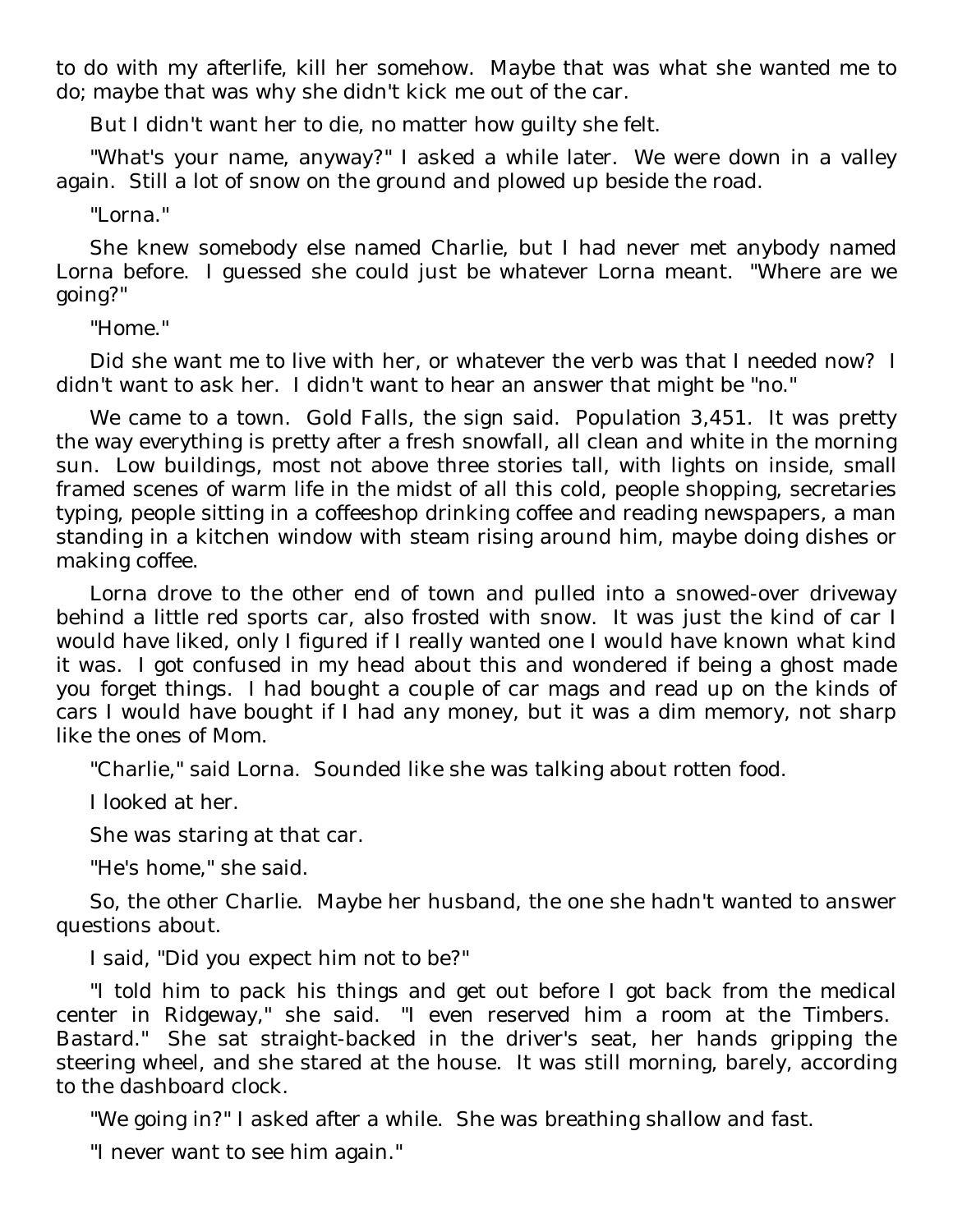"Up to you," I said. I was happy. Being with her, I got a change of scenery. I didn't care if we went in the house.

She turned and stared at me. "You sound like him. You even look like him," she said, her voice low and mean and hopeless. "I don't want to see you anymore either."

This was it. She was going to kick me out of her car again for being a thing with the same name.

We stared at each other for a while. So I had the same name as he did. Maybe I looked like him. I didn't say anything. I watched her and waited, teetering on the edge of another uncertain future, and at last her eyes dropped.

She glanced at the house. "I wonder what he's doing in there. He knows I was supposed to get back sometime late last night. He's been there a while, if there was time for snow to build up on the car and not be melted by the engine heat. Damn it!" She pounded on the steering wheel with her gloved fist. "I have to go in. You come with me, okay?"

"Sure," I said. Not that I thought there was anything I could do. "Is this guy mean? Do you have any kind of weapon? Maybe you better take something with you."

She really looked at me this time. "I don't know if he's dangerous. He only ever hit me when he was drunk, but he's been drunk a lot these past few weeks. I need for him to get out of my life. I don't know if I could hit him, though. How about you go in first and find out what he's doing?"

"Okay." I slipped out through the door and turned to glance at her. She had her hands on the wheel. Steam and exhaust clouded from the tailpipe of her car, melting a hole in the ice on the driveway. The engine grunted and shuddered.

I looked at the house. It was a redbrick one-story with white trim. The pale curtains were closed in all the windows. A curtain twitched.

It looked like a nice house, not exactly the same as every other house on the block, but not very different, either. The trees around it had lost their leaves, but there were some that looked like they would be a riot of green and flowers in the spring. A broad cement step led up to the front door, sugared with snow and scarred by a stir of footprints, a line going in that did not come out, with later snow inside the prints.

I thought about going up to the front door, then thought, what the hell, and walked through the wall with the biggest window in it, the one where a curtain had twitched. Maybe it was just the furnace switching on that had moved the curtain, and maybe he was inside looking out.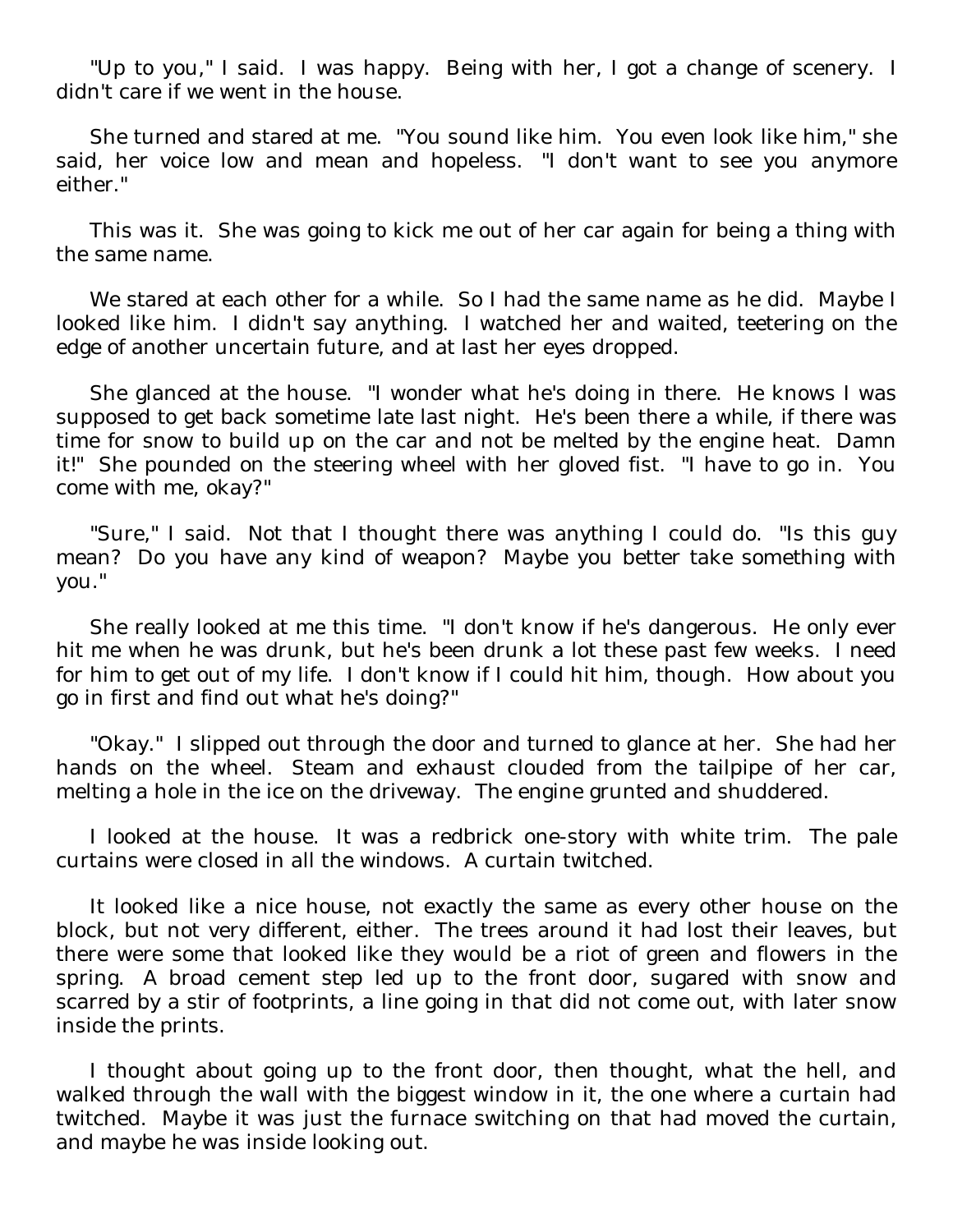Beyond the wall was a comfortable living room with big sprawl-on furniture, the kind I liked to test when Mom and I went to Sears, though she always bought the other kind, uptight and prissy with flowers on it, not furniture you could get comfortable on. This furniture was the perfect brown color you could spill on and no one would notice, though it was kind of slick-looking, too, so maybe you could wipe off whatever you had spilled.

At first I was knee-deep in floor. I jumped up until my feet rested on floor. Who knew houses were so high off the ground?

He was there. He looked like a wreck, big smudges under his eyes from tired or drink, his skin pasty and his lips cracked, his mouse-brown hair spiky with sleeping sideways on it or not washing it and tugging at it. He was thin. He had a mustache that looked like it hadn't decided to actually show. He was wearing a red-brown leather jacket over a dirty white shirt, and jeans, and black cowboy boots with tooled curlicues on the toes, and he looked like he hadn't showered or slept in a week. He stood there and stared at me while I looked back.

Lorna thought I looked like that?

"Whaddya—who—" He swung an arm up with a bottle at the end of it, and splashed himself. I couldn't smell it or taste it. I read the label: Jack Daniels.

So maybe he was me. We had the same name. Only he was twice my age, and I was dead at nineteen. Maybe I was lucky I never lived long enough to turn into such a loser.

"What are you doing here?" I said. "Aren't you supposed to be gone?"

"Says who?" he asked.

"Lorna."

"That bitch! Who's she to be ordering me around, huh?"

"What, you want to mess the place up and yourself, too? Why?" I knew one reason: when you felt worthless, you might as well make everything else worthless to match. Mom had told me I was worthless often enough. Until I managed to leave, move to Ewell, find myself a job, even if it was just stockboy at the supermarket. Well, she still said it, but I knew what I was worth: minimum wage, forty hours a week, cost of living increases, occasional overtime when other people called in sick; and that was something.

Except now I couldn't do my job anymore, so was I really worthless?

"Got nowhere to go," said Charlie. He took a swig from the bottle. "What are you?"

"What do I look like?"

"Some stupid punk kid from nowhere," he said, "going nowhere."

"Guess that's what I am."

"Whatcha doing in my living room?"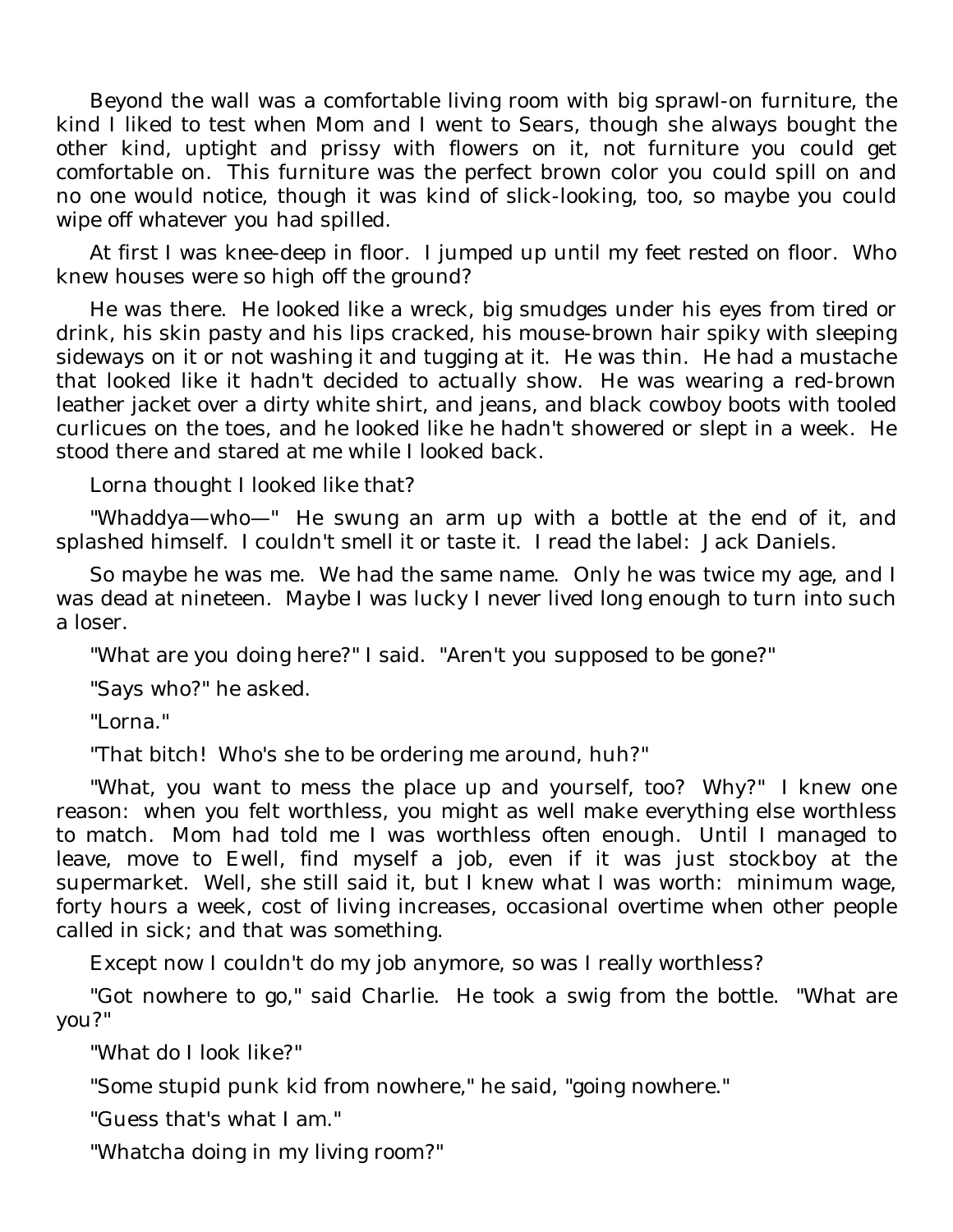"Checking it out. You leaving?"

"No."

"Why not?"

"Told you. No place to go."

"Go to Ewell. You can have my old job. I don't need it anymore. I have a room, number 32, in Pine Lodge, 515 North Fifth Street. You can have that too."

"Ewell? I used to live there twenty years ago. Things sure were simpler then."

"Tell the manager at Everett's Supermart you're Charlie Hudson's big brother, or his old man, or something, and you want my job."

"But I've got a job."

"So why can't you get your own apartment?"

"I don't want my own apartment. I want to stay here."

"You're messing up too much to stay here."

He shook his head. He shook his head some more. He grabbed his cheeks with his hands and managed to stop shaking his head, and then he groaned "Such a headache," he said.

"Charlie, you gotta get out of here."

"But I don't want to. I want to lie down."

"It doesn't matter what you want," I said. "Go on. Get out of here." Then I thought, why am I helping Lorna? A woman. Like Mom was a woman. Here was me, Charlie, and some other Charlie together in a living room full of furniture I liked. Outside, a woman in a car. Why didn't she just go away?

"I'm sorry," said Charlie, "but I gotta lie down." He crashed down on the big couch and lay still, half his face smashed into a cushion. He started to snore.

I went back out to the car and slid into the passenger seat. "He's passed out on the couch," I said.

"It took you this long to come and tell me?" she said.

I looked at her and saw Mom. Women! I had been doing the best I could, and all she did was gripe at me. "He was awake and talking when I first got in there," I said. "I told him he had to leave, but he passed out instead."

"Oh," she said. She turned off the engine. She slipped out of the car and I followed her up the front walk, across the stoop, and into the house. Charlie lay where I had last seen him.

She looked around the living room. Crushed junk-food wrappers, dirty dishes, empty bottles. A litter of life I hadn't even noticed the first time I looked, because I liked the furniture. "Could be worse," she said, and bent to pick up crumpled papers. "Guess I can call someone to haul him out of here."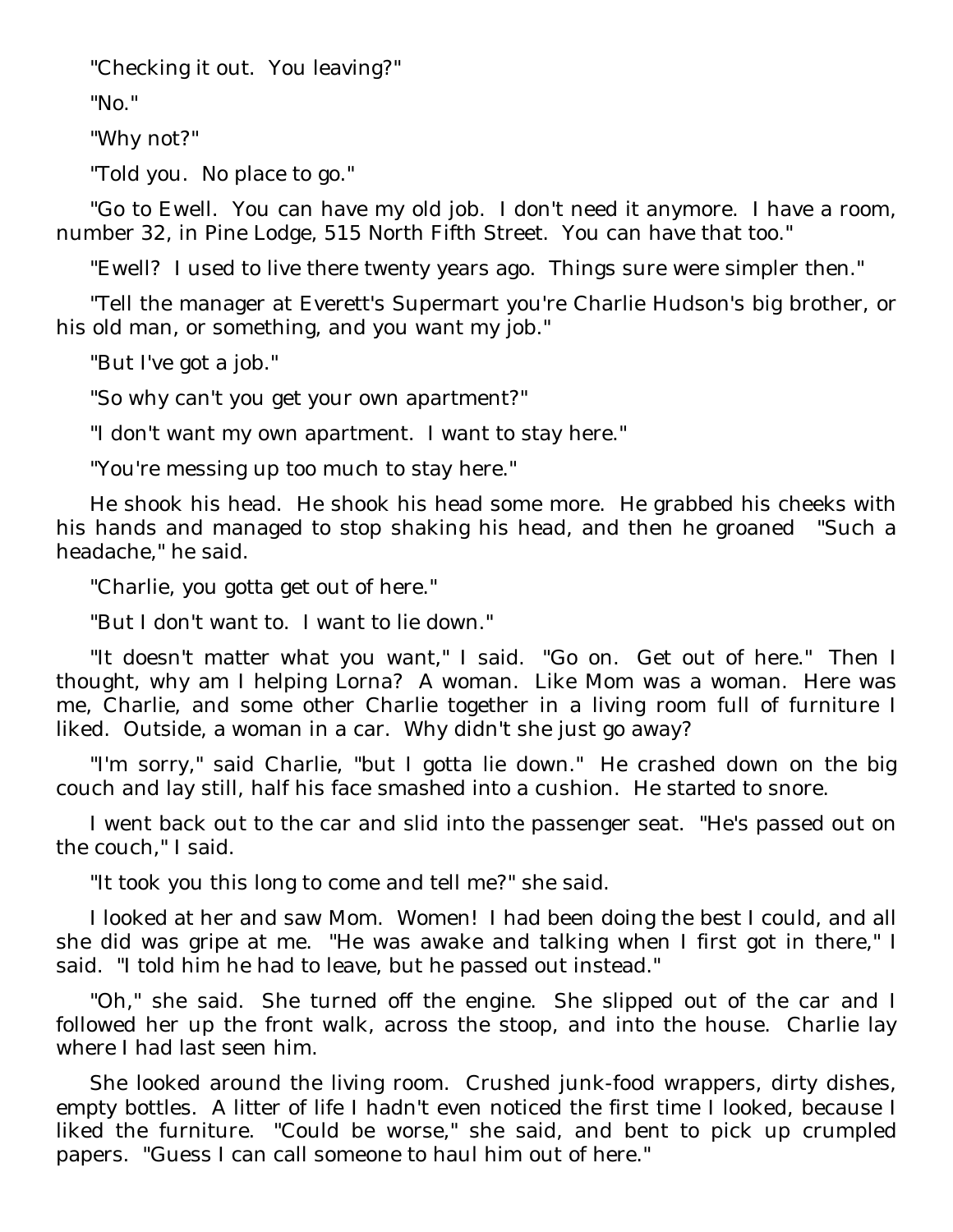She wasn't Mom. She was just Lorna, in a place Charlie had messed up. He had hit her, and she was mad at him. That was a problem with worthlessness, wanting to pass it on like a present. You didn't want to keep it, but what could you do with it?

I stood there and watched Lorna walk to the kitchen and pick up the phone. I wondered why I was there at all.

I looked at Charlie, lying on the couch.

I thought about my body calling me home, and then I went and lay down inside of Charlie. Why not?

If he had a ghost inside, it didn't even squirm or wriggle when I got there. Maybe it had gone to sleep too.

\* \* \*

When I woke up, my mouth tasted terrible and my head pounded. I lay on something hard and listened to my lungs pulling in air, felt the throb of heartbeat in my ears. I flickered a finger, twitched a toe. Everything ached. Everything was tired. Horrible smells and tastes lay on my tongue and in my nose.

I lifted my eyelids, could almost hear them creak like rusty hinges. White walls, and when I rolled my head, bars. Beyond the bars, people in the distance, talking to each other in low voices and whines. Smells, strange and wild after the scrubbedfree, tasteless, odorless snowy night and day I had spent dead. Wrinkled, sour humanity. I rolled my pounding head again and saw I wasn't alone. Benches lined the walls, and men lay on the benches, moaning.

I'd been drunk before, and I'd woken up feeling mighty sick before, and wishing I were dead.

At least one thing had changed.

I sat up and went to the bars and asked for water. A woman brought me a big plastic cup full of water and I drank it. She gave me a couple aspirin with my second cup. "You feeling better?" she asked.

"Oh, yeah," I said.

I went back and lay down and thought about Lorna. Sure. She wouldn't want to see me again, that seemed pretty certain. Charlie had a job, but I didn't know what. Whatever it was, I wasn't sure I could do it.

I was forty now. I thought about my job and my room at the Pine Lodge in Ewell, and I thought about a shower, how good it would feel to wash away all the smells Charlie had left on himself, and start being me instead.

That mustache had to go.

Mom might look for me, but she'd never find me in here, and I'd never have to visit her again. I wondered if this Charlie had any relatives he had been visiting because he had to. They would never find me either, not if I just went to Ewell and left everything Charlie owned behind. I thought about that little red sports car, and I let go of the idea of it.